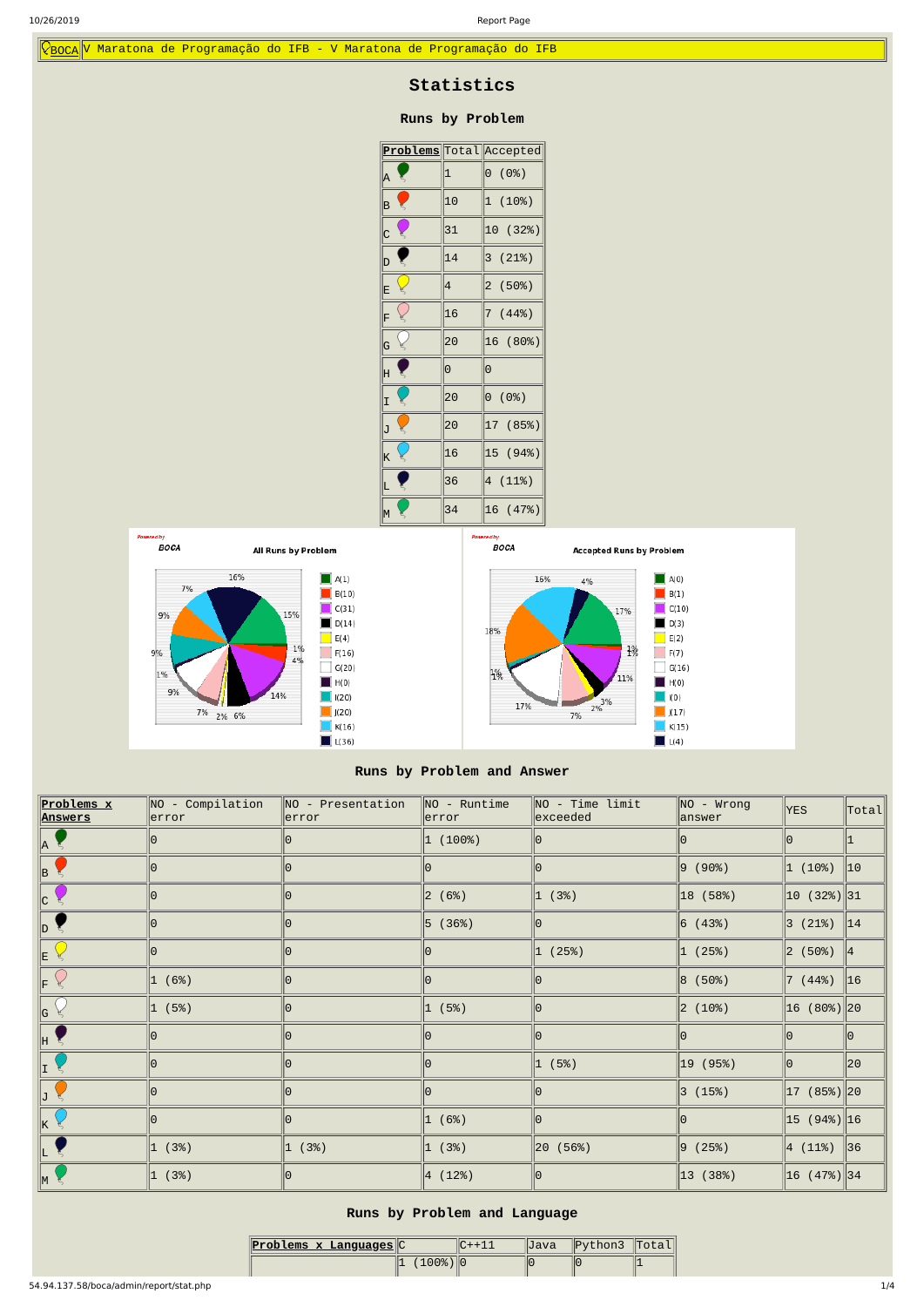54.94.137.58/boca/admin/report/stat.php 2/4

| 10/26/2019 |          |                                                             | Report Page             |              |                                      |               |
|------------|----------|-------------------------------------------------------------|-------------------------|--------------|--------------------------------------|---------------|
|            | A        |                                                             |                         |              |                                      |               |
|            | B        | 10                                                          | $\ 10\ $ (100%) $\ 0\ $ |              | ∥0                                   | $ 10\rangle$  |
|            | c        | (29%)<br>9                                                  | $\ 18\  (58%)$          | $\ 0\ $      | 4(13%)                               | 31            |
|            | D        | (21%)<br>3                                                  | $\ 11\  (79%)$          | ∥Θ           | 0                                    | 14            |
|            | E        | (25%)<br> 1                                                 | $\ 2\ $ (50%)           | ∥Θ           | 1(25%)                               | $\parallel$ 4 |
|            | F        | 10                                                          | 3(19%)                  |              | $\ 1\ $ (6%) $\ 12\ $ (75%) $\ 16\ $ |               |
|            | G        | (30%)<br>6                                                  | $\ 13\  (65%)$          | ∥0           | 1 (5%)                               | ∥20           |
|            | H        | 10                                                          | 10                      | Θ            | Θ                                    | $\Theta$      |
|            | I        | 3(15%)                                                      | $\ 15$ (75%)            | ∥Θ           | $ 2(10\%)$                           | ∥20           |
|            | J        | (40%)<br>8                                                  | $\ 11 \t(55%)$          | ∥Θ           | 1 (5%)                               | ∥20           |
|            | ΙK       | (38%)<br>6                                                  | $\ 9\  (56\%)$          | ∥0           | (6%)<br>$ 1\rangle$                  | $\ $ 16       |
|            |          | (19%)                                                       | $\ 26 \t(72%)$          | ∥Θ           | (8%)<br> 3                           | 36            |
|            | $M \leq$ | $\left 12\right\rangle$ (35%) $\left 16\right\rangle$ (47%) |                         | $\ \Theta\ $ | 6(18%)                               | 34            |
|            |          |                                                             |                         |              |                                      |               |

#### **Runs by Language**

| Languages Total Accepted |     |                  |  |  |  |  |
|--------------------------|-----|------------------|--|--|--|--|
|                          | 56  | 25 (45%)         |  |  |  |  |
| $C++11$                  | 134 | 56 (42%)         |  |  |  |  |
| Java                     |     | $\Theta$<br>(0%) |  |  |  |  |
| Python3                  | 31  | 10<br>(32%)      |  |  |  |  |



### **Runs by Language and Answer**

| <u>  Languages x</u><br><b>Answers</b> | - Compilation<br>INO.<br>llerror | $\parallel$ NO - Presentation<br>llerror | $\parallel$ NO - Runtime<br>llerror | $\overline{\mathsf{N}}$<br>- Time limit<br>$\parallel$ exceeded | NO  <br>- Wrong<br>llanswer | <b>YES</b>                     | Total |
|----------------------------------------|----------------------------------|------------------------------------------|-------------------------------------|-----------------------------------------------------------------|-----------------------------|--------------------------------|-------|
| ∥c                                     |                                  |                                          | (14%)                               | (13%)                                                           | (29%)<br> 16                | $\parallel$ 25<br>$(45%)$   56 |       |
| $\ C++11\ $                            | (2%)                             | (1%)                                     | (4%)                                | (8%)<br>$\parallel$ 11                                          | (43%)<br> 57                | $(42%)$   134<br>156           |       |
| Java                                   | (100%)                           |                                          |                                     |                                                                 |                             |                                |       |
| $\Vert$ Python3                        |                                  |                                          | (3%)                                | 15<br>(16%)                                                     | (48%)<br> 15                | $(32%)$   31<br>$\parallel$ 10 |       |

**Runs by Answer**

Pot

edby **BOCA** 

All Runs by Answer





#### NO - Wrong answer(88)  $\blacksquare$  NO - Time limit exceeded(23)  $\Box$  NO - Runtime error(15)  $\blacksquare$  NO - Compilation error(4)  $\blacksquare$  NO - Presentation error(1)

#### **Runs by User and Problem**

| Users x<br>$\ $ Problems            | lΙA | lB. | $\sqrt{ }$<br>∣∪                           | —<br>╶ |    | $\mathsf{L}$<br>ΙG | H.                        |    | ΙK        |                                 |                      |                | $\  \text{Total} \ $ Accepted |
|-------------------------------------|-----|-----|--------------------------------------------|--------|----|--------------------|---------------------------|----|-----------|---------------------------------|----------------------|----------------|-------------------------------|
| [UnB/FGA]<br>$\parallel$ AC na base | ∥0  | 8%  | $\parallel$ 33%) $\parallel$ 0 $\parallel$ |        | 8% | $8\%$              | $\parallel 0 \parallel 0$ | 8% | 8%<br>LL. | $\mathbf{Z}\%$<br>$\sim$<br>IZ. | $^{\prime}8\%$<br>⊪⊥ | $\parallel$ 12 | (58%)                         |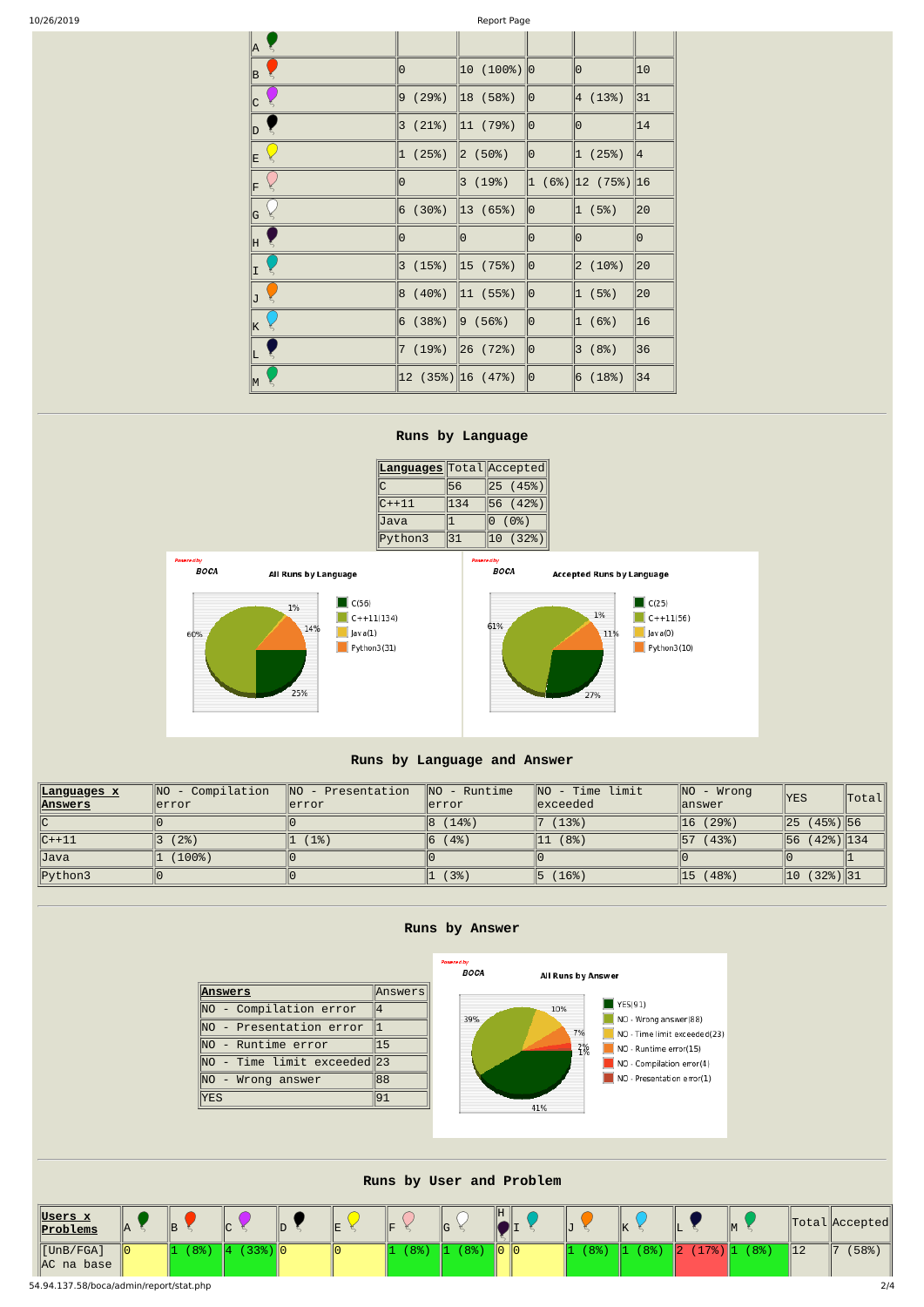| 10/26/2019                                         |          |                    |                                     |                    |            |                        |             | Report Page      |                         |                                         |                            |                   |                 |                |                       |
|----------------------------------------------------|----------|--------------------|-------------------------------------|--------------------|------------|------------------------|-------------|------------------|-------------------------|-----------------------------------------|----------------------------|-------------------|-----------------|----------------|-----------------------|
| $\begin{pmatrix} d & b \\ c & d \end{pmatrix}$     |          |                    |                                     |                    |            |                        |             |                  |                         |                                         |                            |                   |                 |                |                       |
| [UnB/FGA]<br>$ \textsf{Vectorios} \$               |          | 10.                | $ 2 \left( 15\% \right)  0 \right $ |                    | $\Theta$   | $ 3 \; (23\%) 3 \;$    |             |                  | $(23\%)$ 0 1 (8%)       | $ 1 (8\%)$                              | (8%)<br>$ 1\rangle$        | 1 (8%)            | (8%)<br>II 1    | $ 13\rangle$   | $ 6 \ (46\%)$         |
| [UnB/FGA]<br>$HTML > C++$                          |          | $ 3 \; (18\%)$     | $\ 1\  (6\%)$                       | 1 (6%)             | 10         | 1 (6%)                 | lЗ.         | $(18%)$ 0        | $\ 1\  (6\%)$           | 1 (6%)                                  | (6%)<br>11.                | $ 2(12\%)$        | $\ 3\  (18\%)$  | 17             | $ 6 \; (35%)$         |
| [UnB/FGA]<br>Trojans de<br>Garagem                 | 10       | 10                 | (8%)                                | $(23%)$  0<br>∥3∶  |            | 1 (8%)                 | (8%)<br>11. | ∥0⊹              | (8%)<br>$\vert 1 \vert$ | (8%)                                    | (8%)<br>1                  | $(23%)$  1<br>3.  | (8%)            | 13             | 8<br>(62%)            |
| [UnB/FGA]<br>Wild<br>Peacock                       |          |                    | $ 5(50\%) 0$                        |                    | 0          | Θ.                     | 11.         | $(10\%)$ 0 0     |                         | $\left 2\right $ (20%) $\left 1\right $ | $(10%)$   0                |                   | (10%)<br>ll 1   | $ 10\rangle$   | $ 4(40\%)$            |
| [UnB/CiC]<br>mamãe não<br>vou pro<br>mundial       |          | $(23%)$   2<br>16. | (8%)                                | (4%)<br>I1.        | (4%)<br>1. | $\ 4\  (15\%) \ 1\ $   | (4%)        | ∥Θ-              | (8%)<br>$ 2\rangle$     | (4%)<br>И.                              | (4%)<br>11.                | $(19%)$  2<br>15. | (8%)            | 26             | 8 <br>(31%)           |
| [UnB/CiC]<br>Noobzada                              | lΘ       | ΙΘ                 | 10                                  | IΘ                 | 0          | 10                     |             | $(25%)$ 0 0      |                         | 1 (25%) 1                               | $(25%)$   0                |                   | $\ 1\ $ (25%)   | $\parallel$ 4  | $ 4\rangle$<br>(100%) |
| [IFB/CTAG]<br>Priviet                              | 1 (8%) 0 |                    |                                     | $3(25%)$ 3 (25%) 0 |            | 10                     | (8%)<br>11. | ∥0 ∥0            |                         | $ 2(17\%) 1$                            | (8%)                       | $\ 0\ $           | $\ 1\  (8\%)$   | $ 12\rangle$   | 5(42%)                |
| [IFB/CTAG]<br>Empty<br>Coffee Cups                 | ΙΘ       |                    | Θ                                   |                    | Θ          | ΙΘ                     |             | $(50\%)$   0   0 |                         | $ 1 (50\%) 0$                           |                            | lΘ                |                 | 2              | $ 2\rangle$<br>(100%) |
| [IFB/CTAG]<br> Conclua                             | l۵       | 10                 | $ 4 (50\%) 0$                       |                    | $\Theta$   | 10                     | 1           | $ (13\%) 0  0$   |                         | $(13%)$  1<br>11.                       | $(13%)$  0                 |                   | 1(13%)          | 8              | $ 4 \; (50\%)$        |
| [IFB/CTAG]<br>Rodrigo+2                            |          | 10                 | Θ                                   | 10                 | 1 (5%)     | 10                     | (5%)        |                  | $\ 0\ 1\  (5\%)$        | (5%)<br>Ш.                              | $(11\%)$  7<br>$ 2\rangle$ | (37%)             | 6(32%)          | $\parallel$ 19 | $ 4(21\%)$            |
| [IFB/CTAG]<br>Bisca<br>Society                     | IO       |                    | $ 2 \ (20\%) 0 \$                   |                    | 1.         | $(10\%)$ $ 1 (10\%) 1$ |             |                  | $(10\%)$ 0 2 (20%)      | $\ 1\  (10\%) \ 1\ $                    | $(10%)$  0                 |                   | (10%)<br>ll 1   | $ 10\rangle$   | 6(60%)                |
| [IFB/CTAG]<br>Galo de<br>Tênis                     | ΙΘ       |                    | $(10%)$ 0<br>2.                     |                    |            | (10%)<br>2             | (5%)<br>11. | 10.              | $ 2(10\%)$              | (5%)<br>11.                             | (5%)<br>11.                | (35%)             | (20%)<br>  4    | $ 20\rangle$   | (25%)<br>5            |
| [IFB/CTAG]<br>A Uva<br>Contra-<br>Ataca            | IΘ       | 10                 | 10                                  | 10                 | $\Theta$   | 10                     | 10          |                  | $ 0 $ $ 0 $             |                                         | $\ 1(33\%) \ 1(33\%) \ 0$  |                   | $\ 1\ $ (33%)   | $\parallel$ 3  | 3<br>(100%)           |
| [IFB/CTAG]<br>Rafa e<br>amigos                     | 10       | l0                 | $ 2 \; (9\%)$                       | 5 (23%) 1          | (5%)       | 1 (5%)                 | (5%)<br>11. | ∥Θ               | 3(14%)                  | $\ 2\ (9\%)\ $                          | (5%)<br><u> 1</u>          | $\ 4(18\%) 2\ $   | (9%)            | 22             | 8<br>(36%)            |
| [IFB/CTAG]<br>Printf<br>("CMJ");                   | 10       | 10                 |                                     |                    | $\Theta$   | 10                     | 11.         | $(17%)$   0   0  |                         | $ 1(17\%) 0$                            |                            | 10                | $\ 2\ $ (33%)   | $\ 6$          | 3<br>(50%)            |
| [IFB/CTAG]<br>Saad Boys                            |          | 10                 | 1(5%)                               | 1(5%)              | ∥Θ         | $ 2 \t(10\%) 1$        | (5%)        |                  | $\ 0\ 7\ (35\%)$        | $ 1(5\%)$                               | 1(5%)                      | $ 5 (25\%) 1$     | (5%)            | $ 20\rangle$   | $ 8 \; (40%)$         |
| [IFB/CBSB]<br>Hello Word!                          |          | 10                 | 10                                  | 10                 | $\Theta$   | lΘ                     | Θ.          |                  |                         | 0                                       | 10                         | 0                 | 10              | 0              | 0                     |
| [IFB/CBSB]<br>IFB<br>Brasília<br>TSIV <sub>2</sub> |          |                    | 10                                  | 10                 | $\Theta$   | 10                     | 0           | 0                | $ 0\rangle$             | 10                                      | Θ                          | 0                 | $(100%)$ 5<br>5 |                | Θ                     |

## **Runs by Time Period**